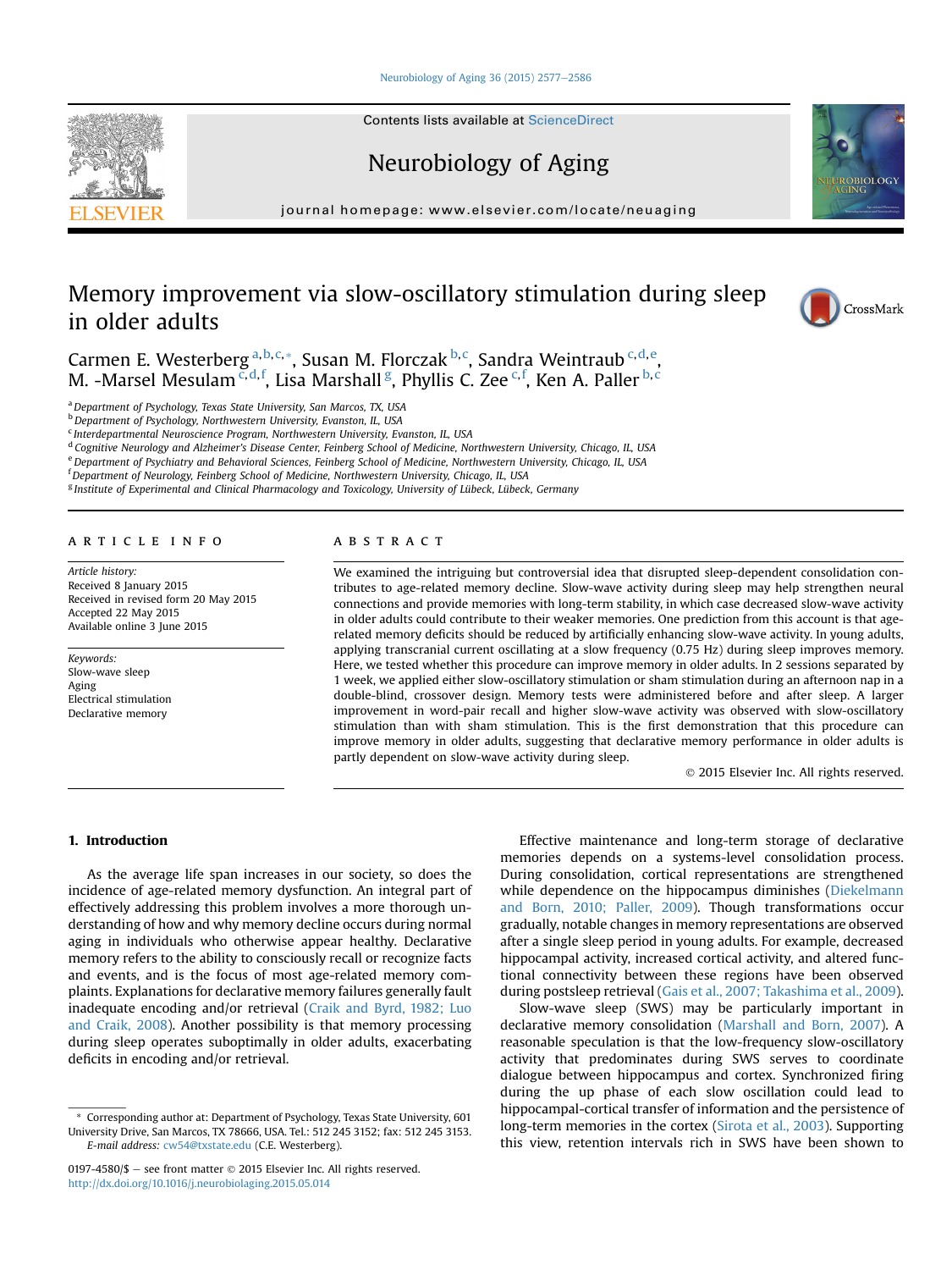<span id="page-1-0"></span>preferentially benefit declarative memory ([Daurat et al., 2007;](#page-8-0) [Drosopoulos et al., 2005; Plihal and Born, 1997](#page-8-0)), and neural activity patterns measured with functional magnetic resonance imaging during SWS have been linked with declarative memory ([Chee and](#page-8-0) [Chuah, 2008; Peigneux et al., 2004](#page-8-0)). In addition to this indirect evidence, other studies have causally implicated slow-wave activity in consolidation. In young adults, electrical stimulation passed transcranially during sleep at approximately the same frequency as endogenous slow oscillations (0.75 Hz) improves declarative memory ([Marshall et al., 2004, 2006](#page-9-0)). Similar results have been observed in patients with schizophrenia ([Goder et al., 2013\)](#page-8-0) and in children with attention-deficit-hyperactivity disorder [\(Prehn-](#page-9-0)[Kristensen et al., 2014](#page-9-0)), and both conditions have been associated with abnormal SWS.

Changes in sleep are a natural consequence of aging, chiefly featuring a marked decrease in SWS [\(Bliwise, 1993](#page-8-0)). Given the similar trajectories of memory and SWS decline in older adults, altered sleep may impair consolidation and therefore contribute to memory decline [\(Altena et al., 2010; Hornung et al., 2005;](#page-8-0) [Westerberg et al., 2010](#page-8-0)). Supporting this assertion, it has recently been demonstrated that sleep-memory relationships observed in young adults are similarly present in older adults ([Aly and](#page-8-0) [Moscovitch, 2010; Wilson et al., 2012\)](#page-8-0) and that slow-wave activity during sleep predicts recall performance in older adults [\(Mander](#page-9-0) [et al., 2013; Westerberg et al., 2012\)](#page-9-0). Furthermore, experimentally disrupting SWS in older adults leads to similar changes in cognition and sleepiness levels that are present when SWS is disrupted in young adults ([Dijk et al., 2010; Groeger et al., 2014\)](#page-8-0).

Nonetheless, it is possible that age-related memory deficits are unrelated to sleep-dependent consolidation. Links observed in young adults between SWS and other cognitive functions such as attention are reduced in older adults ([Crenshaw and Edinger, 1999;](#page-8-0) [Duffy et al., 2009\)](#page-8-0), and in one study, SWS-declarative memory relationships observed in young adults were not present in older adults ([Scullin, 2013\)](#page-9-0). These findings suggest that sleep's contribution to maintaining memories may diminish with age [\(Harand](#page-8-0) [et al., 2012; Pace-Schott and Spencer, 2011](#page-8-0)). Given the mixed findings in this literature, further research is necessary to determine the nature of sleep-memory relationships across the life span.

The goal of the present study was to examine whether reductions in slow-oscillatory activity contribute to age-related memory decline, by testing whether boosting slow-oscillatory activity during sleep in older adults improves declarative memory. We used the procedure developed by [Marshall et al. \(2006\),](#page-9-0) wherein anodal current, oscillating at the typical slow-oscillation frequency (0.75 Hz) was passed through frontal scalp locations during sleep. If sleep-based consolidation impairments contribute to age-related memory decline, then this stimulation should increase slow-oscillatory activity and improve recall, as in young individuals.

The present study was modeled after the studies of [Marshall](#page-9-0) [et al. \(2004, 2006\).](#page-9-0) In each of 2 sessions, we administered 2 declarative memory tests and 1 nondeclarative memory test before and after participants took an afternoon nap (Fig. 1). Slowoscillatory stimulation (SOS) was delivered through the scalp during one of the naps in a double-blind manner, such that neither the participant nor the experimenter conducting memory testing knew which was the SOS nap and which the sham-SOS nap.

# 2. Materials and methods

#### 2.1. Participants

Nineteen cognitively healthy older adults (3 male) were recruited from the Northwestern University Alzheimer's Disease



Fig. 1. Timeline of events for each session. Abbreviation: PSG, polysomnography.

Center (age: mean 73.4, range  $65-85$  years; education: mean 15.4, range  $12-20$  years) and received monetary compensation for participation. Participants were determined to be cognitively and neurologically normal based on neuropsychological test results and research neurological examinations that were part of the Uniform Data Set of the Alzheimer's disease centers of the National Institute on Aging ([Weintraub et al., 2009\)](#page-9-0), supplemented by additional episodic memory tests. All participants scored 28 or higher on the Mini-Mental State Examination [\(Folstein et al., 1975\)](#page-8-0) and were within 1.5 standard deviations of the mean for individuals of comparable gender, age, and education level on neuropsychological tests assessing cognitive performance across a range of domains (e.g., attention, memory, language, executive function). One additional participant was excluded for taking medication before testing. Eighteen others were recruited but did not complete the protocol for various reasons (i.e., failure to fall asleep, scheduling conflicts, recall scores <20%, or technical difficulties). Standard exclusion criteria included history of central neurological disease, major psychiatric disorder, alcohol or substance abuse, serious medical illness (thyroid disorder; renal, hepatic, cardiac, or pulmonary insufficiency; unstable diabetes; uncontrolled high blood pressure; cancer), chronic psychoactive drug use, presence of a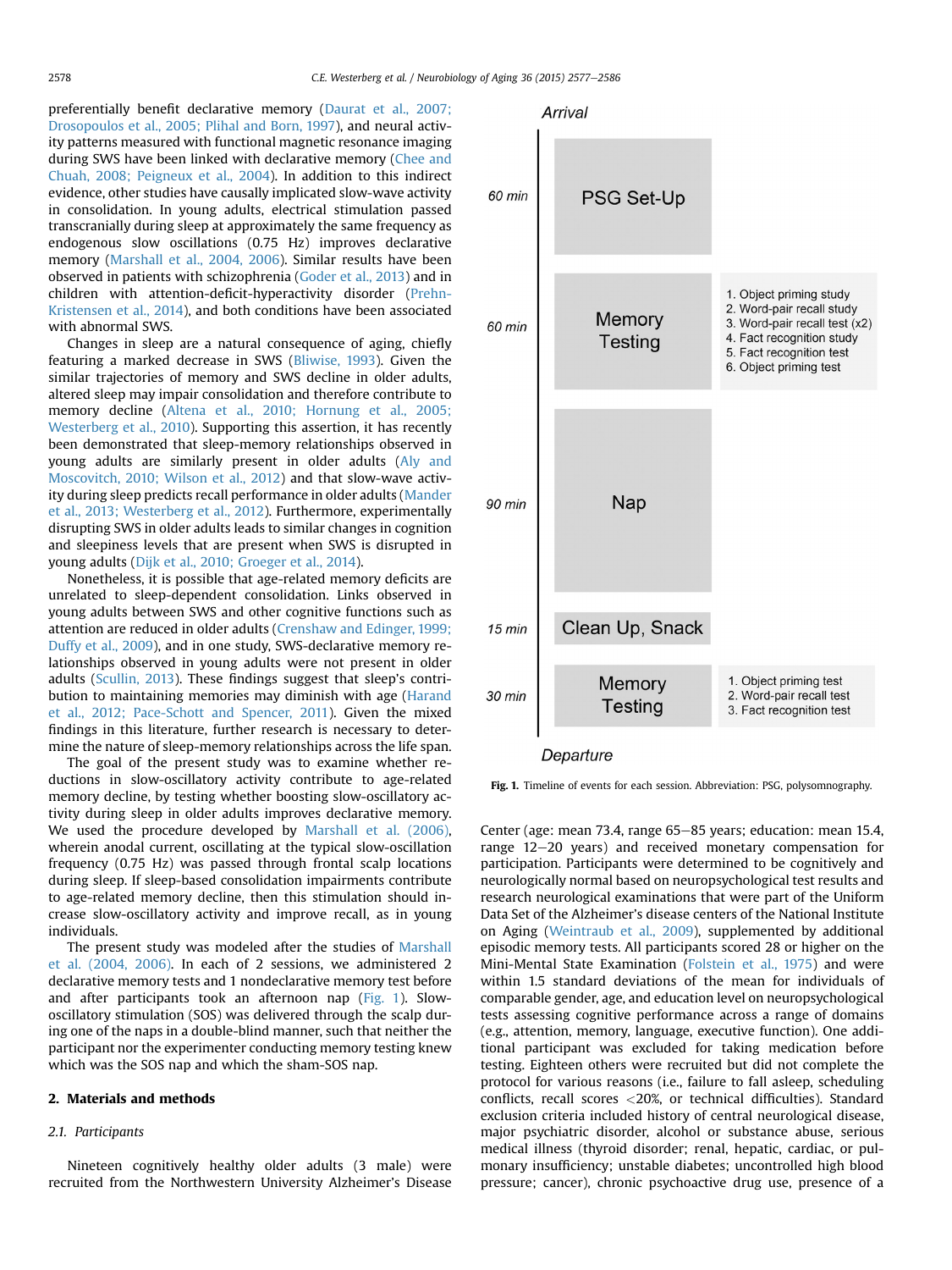sleep disorder (sleep apnea, restless leg syndrome, narcolepsy), or poor sleep quality [\(Buysse et al., 1989](#page-8-0)).

## 2.2. General procedure

During a phone interview, participants were screened and scheduled for 2 sessions, 1 week apart. SOS was delivered during 1 of the 2 sessions. During the other session, SOS-related equipment was in place but stimulation was never delivered (sham-SOS). SOS was first for 10 participants and sham-SOS was first for 9 participants. The experimenter conducting memory testing and all participants were blinded to which session included SOS, and no participants reported feeling stimulation.

Sessions began between 11:00 AM and 12:00 PM. At each session, participants completed a questionnaire regarding sleep quality from the previous night [\(Akerstedt et al., 1994\)](#page-8-0) and were prepared for polysomnography. Next, participants completed the Positive and Negative Affectivity Scale (PANAS) ([Watson et al.,](#page-9-0) [1988\)](#page-9-0), answered the question "How awake do you feel right now?" on a 1–5 scale (1 = very sleepy, 5 = wide awake), and completed 3 memory tests. They were informed that memory would be tested again after a nap lasting up to 90 minutes. These activities took roughly 2 hours to complete. Participants were then allowed to take a nap. Approximately 90 minutes after sleep onset, participants were woken up if still asleep. They were given approximately 15 minutes to clean up from the recording and were offered a beverage and a snack. Next, they completed the PANAS again and answered the question "How awake do you feel right now?" before taking 3 final memory tests [\(Fig. 1\)](#page-1-0).

#### 2.3. Memory tests

The 3 memory tests given to participants included 2 declarative memory tests and 1 nondeclarative memory test. Before the nap, an encoding phase was followed by a test phase for each of the 3 tests. After the nap, participants completed the 3 test phases again. The tests were administered in the same order before and after each nap ([Fig. 1](#page-1-0)). One declarative memory test was a word-pair recall test, modeled after the test used by [Marshall et al. \(2004\), \(2006\)](#page-9-0), which showed effects of SOS in young adults. A (declarative) fact recognition test and an (nondeclarative) object-priming test were also administered, to determine the specificity of SOS effects. These 2 tests were used in a previous investigation of sleep and memory relationships in aging ([Westerberg et al., 2012\)](#page-9-0), and did not show relationships with slow-wave activity during sleep. Three versions of each test were created using different stimuli. Each participant completed 2 versions of each test (1 per session). Across participants, each version appeared in at least 5 SOS and 5 sham-SOS sessions.

#### 2.3.1. Word-pair recall

Participants viewed 40 moderately related word pairs (e.g., weed-flower) in random order. Forward associative strength was assessed using published norms ([Nelson et al., 1998\)](#page-9-0). For word pairs in this database (31% of the pairs), the mean cue-to-target strength was 0.04, meaning that in the absence of prior exposure to the pair there was a 4% chance that the second word would be produced in response to the first. For word pairs not in the database, the associative strength would likely be even lower. Word pairs were presented centrally, 1 word above the other, for 3 seconds each. Two additional pairs occurred at the beginning of the list and 2 at the end of the list to curtail serial position effects. Next, participants completed math problems for 1 minute before cued recall was initially tested. The first word appeared centrally, and participants

attempted to say the second word aloud. After 3.5 seconds, a tone sounded and the correct answer appeared below the first word. Both words remained on the screen for 4 seconds longer. This initial cued-recall test provided an additional learning opportunity. Immediately after, participants completed more math problems for 1 minute and then took the same cued-recall test again. Scores from the second test were used in subsequent analyses as the estimate of learning before sleep. The same cued-recall test (without further study) was administered after sleep. Each test administration used a new random order.

#### 2.3.2. Fact recognition

During encoding, participants viewed a sequence of 10 faces (5 male and 5 female), each presented for 15 seconds above 4 facts pertaining to the person depicted. After each face and associated facts, participants rated how emotional the facts made them feel on a 1–5 scale (1 = very emotional,  $5$  = not emotional) to ensure robust encoding. To curtail primacy effects, 1 additional face with 4 facts was presented at the beginning of the list but was never tested. After 1 minute of math problems, participants completed the recognition test with a different random order of faces. One previously studied face appeared on the left side of the screen with a list of 10 facts on the right (the first fact presented with each studied face). Participants attempted to press a key corresponding to the 1 fact that was previously associated with the face on the screen. They were instructed to guess if they did not know the correct answer. After a key was pressed, a new list of 10 previously studied facts appeared on the right (all second facts), and participants were again asked to press a key corresponding to the correct fact. This procedure was repeated a total of 4 times, with one of the facts associated with the face in each of the 4 fact lists. Next, another previously studied face appeared on the left side of the screen and participants made fact recognition decisions in a similar manner. Four fact recognition decisions were made for each of the 10 previously studied faces. Immediately after the test, a final learning opportunity was provided, wherein each face and its associated facts were presented on the screen for 15 seconds each in a different random order. The same recognition test was administered after the nap (without further study), with the exception that faces and facts appeared in new random orders.

### 2.3.3. Object priming

Participants viewed a sequence of 30 color pictures of common objects centrally. Participants were asked to immediately name aloud each object. After 4 seconds, participants were asked to rate how much they liked each object on a  $1-4$  scale ( $1 =$  like very much,  $4 =$  dislike very much). Although this naming task served as the study phase to subsequently assess priming, participants were only instructed that this was a test of object naming, and they were not informed that memory would be assessed for these objects. The word-pair recall and fact recognition tests intervened between the study and test phases of the object-priming task. The test phase was introduced as another object-naming task that was independent of the first object-naming task, and participants were not informed that any previously viewed objects would appear in the list. Sixty color object pictures (30 old, 30 new) were presented in random order, for 102 ms each followed by a 102-ms visual mask created by randomly rearranging parts of other color objects into a square. Participants pressed the "b" key as quickly as possible if they could name the object and the "n" key if they could not. If the "b" key was pressed, participants were required to say the name of the object aloud. Trials in which the "b" key was pressed and the subsequent spoken name was accurate were counted as correct. After the nap, participants completed only the test phase. It was again introduced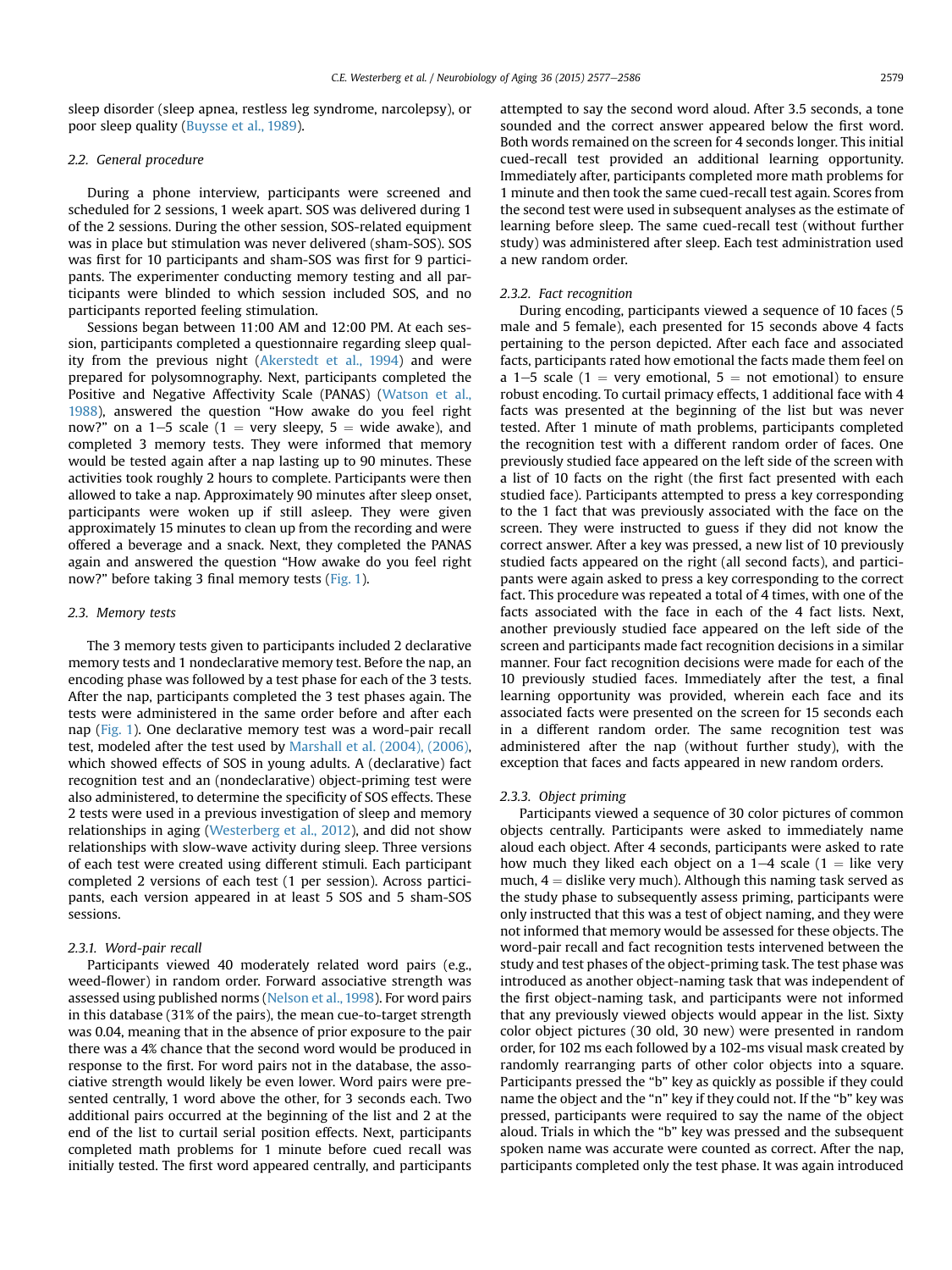as an object-naming task. It followed the same format as the prenap test, except that 30 different new objects were presented and a new random order was used.

#### 2.4. Memory analyses

For each of the 3 different tests, we assessed memory differences across conditions using an analysis of variance (ANOVA) with test (prenap, postnap) and session (SOS, sham-SOS) as within-subjects variables. For the word-pair recall test, percent of pairs correctly recalled was the dependent measure. For the fact recognition test, percent of facts correctly recognized was the dependent measure. For the object-priming test, a priming score was used as the dependent measure (data from one participant were omitted due to technical problems). The priming score was computed by subtracting the percent of new objects correctly identified from the percent of old objects correctly identified.

# 2.5. Polysomnography

Electroencephalography (EEG) was recorded from 8 scalp sites (F3, F4, C3, C4, P3, P4, O1, O2), each referenced to the contralateral mastoid. Impedance was always below 10  $k\Omega$ . Two electrodes (1 lateral to each eye) were used to record the electrooculogram, 3 chin electrodes for the electromyogram, and 2 chest electrodes for the electrocardiogram. Signals were recorded and amplified using a 200 Hz sampling rate with a 0.27 Hz high-pass filter and a 70 Hz low-pass filter (Neurofax EEG-1100 amplifier, Nihon Khoden).

## 2.6. Slow-oscillatory stimulation

At both sessions (SOS, sham-SOS), 8-mm electrodes were placed at F7 and F8, referenced to ipsilateral mastoids placed slightly below and not overlapping with the polysomnography mastoids. Impedance was below 3  $k\Omega$ . A battery-powered constant-current stimulator was located just outside the door to the bedroom, and during both experimental sessions it was connected to electrodes via long cords running under the door. The stimulator had the same specifications as in a prior SOS study [\(Marshall et al., 2011\)](#page-9-0). During the SOS nap, anodal sinusoidal stimulation (0.75 Hz) was applied with current oscillating between 0 and 260  $\mu$ A. Current amplitude for each hemisphere was regulated independently, and currents for each hemisphere were phase-coupled with 0 phase-shift. Stimulation began 4 minutes after the onset of stage-2 sleep and was delivered in 5 alternating 5-minute "on" and 1-minute "off" intervals, for a total stimulation period of 30 minutes (25 minutes on, 5 minutes off). The stimulation was applied manually by turning a 3-position (SOS, sham-SOS, off) switch on the stimulator at the beginning and end of each stimulation period. The only procedural difference during the sham-SOS session was that the switch was flipped to the sham-SOS position (i.e., circuits were not connected when the switch was in this position).

# 2.7. Sleep analyses

Primary analyses focused on whether SOS-related effects observed in young adults [\(Marshall et al., 2004, 2006\)](#page-9-0) were also present in older adults. We thus examined 3 measures extracted from data during the off intervals of the 30-minute stimulation period: frontal slow-oscillatory power  $(0.5-1$  Hz), frontal slow spindles, and time spent in SWS. We also examined frontal power in the neighboring delta band  $(1.0-4.5 \text{ Hz})$ , as Marshall et al.  $(2006)$ observed slight but nonsignificant SOS-related increases in a similar frequency band in young adults.

Additional analyses considered the effect of SOS on fast spindles, given that fast spindles have been implicated in declarative memory consolidation in young adults ([Ngo et al., 2013; van der Helm](#page-9-0) [et al., 2011\)](#page-9-0). We also analyzed time spent in other sleep stages, as well as slow-oscillatory power and slow spindles at central and posterior recording sites.

Each of the above measures was also analyzed during poststimulation sleep (i.e., from the time immediately after the stimulation period ended until the end of the nap). In this way, we sought to determine whether effects of SOS on sleep were restricted to the stimulation period, as was observed in young adults [\(Marshall et al.,](#page-9-0) [2006](#page-9-0)).

Whereas SOS artifacts precluded examination of the EEG signal during on intervals, off intervals provided clean signals, after excluding the first 3 seconds due to SOS-related artifacts. For sham-SOS naps, data were marked with the times when SOS on and off intervals would have occurred. Data from these off intervals were then compared against data from off intervals for the SOS naps.

Sleep staging, spectral power computations, and spindle detection were completed with PRANA software (PhiTools). For all SOS-free epochs, polysomnographic data were staged according to standard criteria [\(Iber et al., 2007\)](#page-8-0), with artifacts rejected based on visual inspection. Spectral and spindle analyses were completed for the off intervals during the stimulation (or sham-stimulation) period for all non-wake epochs, and averaged across all 5 off intervals. Spectral and spindle analyses were also completed from the time the stimulation or sham-stimulation period ended until the end of the nap for all non-wake 30-second epochs. Spectral analyses were conducted using a fast Fourier transform with a 4 second Hanning window and 50% overlap, and absolute power estimates were averaged over 30-second epochs for slowoscillation and delta bands for all recording sites. Slow-spindle and fast-spindle densities (spindles per minute) were computed at all sites using an automated algorithm to identify spindles (duration:  $0.5-3.0$  seconds, amplitude:  $>2.5$  standard deviations above mean). There have been discrepancies regarding optimal boundaries for the slow-spindle frequency range. [Marshall et al.](#page-9-0) [\(2006\)](#page-9-0) used a range based on spectral power peaks observed at 10.2 Hz in young adults ([Molle et al., 2011\)](#page-9-0), whereas other reports suggest that slow spindles are centered around 12 Hz ([Anderer](#page-8-0) [et al., 2001; Schabus et al., 2007; Zygierewicz et al., 1999\)](#page-8-0). Therefore, we defined 2 separate frequency ranges for slow spindles, 8.5 $-12.5$  Hz and 11.5 $-13.5$  Hz, based on these prior findings. The frequency range for fast spindles was  $13.5-15.5$  Hz. Paired sample t tests were subsequently used for all planned comparisons.

## 3. Results

# 3.1. Memory

[Table 1](#page-4-0) shows scores for word-pair recall, fact recognition, and object priming for each test (prenap, postnap) and session (SOS, sham-SOS). Note, the fact that mean postnap scores were all higher than prenap scores does not necessarily reflect memory change during sleep, instead these increases could have resulted from additional learning that took place during the course of prenap testing. Also, prenap memory scores were not necessarily identical on the 2 sessions. Nonetheless, the key question motivating this experiment is whether memory change differed between SOS and sham-SOS sessions.

#### 3.1.1. Word-pair recall

As predicted, the memory change across the nap period [\(Fig. 2](#page-4-0)) differed as a function of stimulation [ANOVA test X session interaction;  $F(1,18) = 4.7$ ,  $p < 0.05$ ]. Whereas prenap memory did not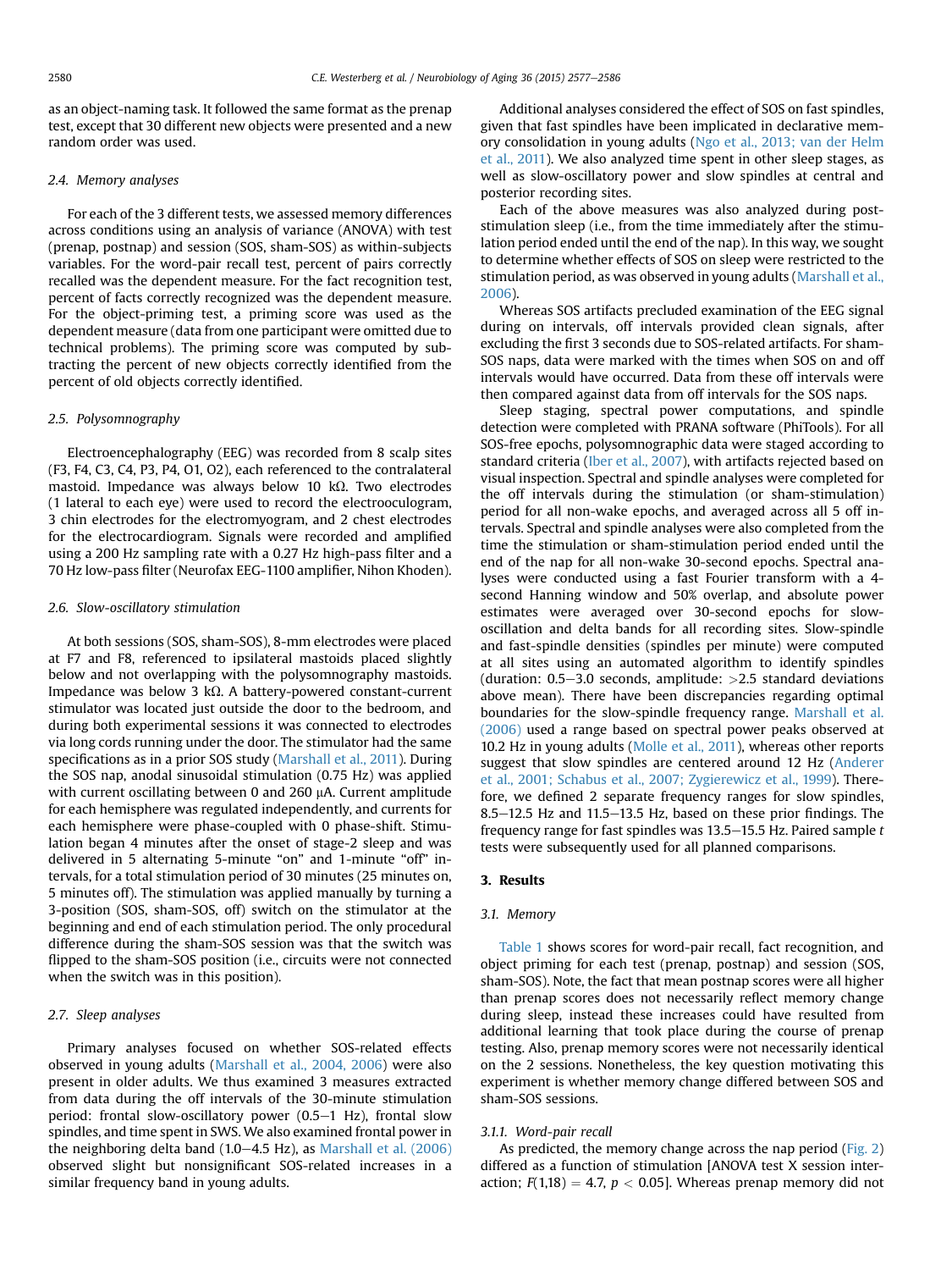<span id="page-4-0"></span>Table 1 Memory performance for word-pair recall, fact recognition, and object-priming tests

|                                 | <b>SOS</b> | Sham-SOS   |
|---------------------------------|------------|------------|
| Word-pair recall (% recalled)   |            |            |
| Prenap                          | 62.2(1.3)  | 63.9(1.5)  |
| Postnap                         | 68.2(1.5)  | 66.5(1.3)  |
| Fact recognition (% recognized) |            |            |
| Prenap                          | 55.8 (1.7) | 57.8 (1.7) |
| Postnap                         | 66.4 (2.4) | 72.1 (1.9) |
| Object priming (% recognized)   |            |            |
| Prenap new objects              | 74.6 (1.4) | 78.0 (1.8) |
| Prenap old objects              | 84.2 (1.8) | 86.8 (1.3) |
| Postnap new objects             | 76.9(1.7)  | 81.1(0.8)  |
| Postnap old objects             | 82.8(1.1)  | 88.3 (1.2) |

Standard error in parentheses.

Key: SOS, slow-oscillatory stimulation.

differ across sessions  $[t(18) = 0.7, p > 0.5]$ , recall improvement from prenap to postnap was larger in the SOS session compared with the sham-SOS session [6.1% vs. 2.6%, respectively;  $t(18) = 2.5, p < 0.05$ ]. This result indicates that SOS improved recall, in keeping with results from young participants [\(Marshall et al., 2004, 2006](#page-9-0)). Across both sessions, postnap recall was superior to prenap recall [67.4% vs. 63.1%, respectively;  $F(1,18) = 8.8$ ,  $p < 0.01$ ]. Collapsed across prenap and postnap testing, recall did not differ as a function of SOS  $[F(1,18) = 0.0, p > 0.9].$ 

Although prenap word recall was not consistently different between sessions, the mean recall score was numerically lower for the SOS session than for the sham-SOS session (Table 1). Whereas this 1.7% difference was not statistically significant, further analysis was warranted because of the possibility that it still influenced memory improvement results. One step involved inspection of data from individual participants on prenap and postnap recall (Fig. 3), but there was no suggestion of ceiling effects or that outlier participants were responsible for the larger memory improvement during the SOS session. We also considered whether the trend for prenap differences between sessions could have reflected learning-rate differences. Specifically, if learning was slower (for nonsystematic reasons) during the SOS session, then one might expect both lower prenap recall and larger postnap improvement. To investigate this possibility, we examined learning-phase results. After studying the word pairs once, participants took an initial recall test where the correct answers were revealed (immediately followed by the prenap recall test). There was no significant difference in initial prenap recall between SOS and sham-SOS sessions  $[t(18) = 1.0, p > 0.3]$ , and performance trended to be higher in the SOS session (39.2%)



Fig. 2. Percent recall improvement (postnap recall-prenap recall) on the word-pair recall test for slow-oscillatory stimulation (SOS) and sham-SOS sessions. Error bars indicate standard error of the mean.



Fig. 3. Percent prenap and postnap recall for (A) slow-oscillatory stimulation (SOS) and (B) sham-SOS sessions for each participant  $(1-19)$ .

than the sham-SOS session (35.4%). Slower learning of word pairs in the SOS session thus did not appear to contribute to the differential memory improvement across the nap period.

An additional ANOVA was conducted to determine whether memory performance differed between the first and second experimental sessions, regardless of whether participants received SOS or sham-SOS during the first experimental session. Experimental session (first, second) and test (prenap, postnap) were within-subjects variables. As expected, a main effect of test was present, indicating that postnap recall was higher than prenap recall, regardless of the experimental session  $[F(1,18) = 8.8, p <$ 0.01]. However, neither the experimental session main effect ( $p >$ 0.4) nor the session day X test interaction ( $p > 0.6$ ) were significant, confirming that recall performance did not differ as a function of experimental session (first or second).

A final ANOVA was performed to determine whether gender differences in memory due to SOS were present, including gender as a between-subjects variable. It was not surprising that a main effect of gender was not present  $[F(1,18) = 0.5, p > 0.4]$ , given the small sample sizes of the groups. Further inspection of the data revealed that during both SOS and sham-SOS sessions, males showed numerically lower memory improvement across the nap compared with females (SOS: males  $= 2.5$ %, females  $= 6.7$ %; sham-SOS: males  $= -4.2\%$ , females  $= 3.9\%$ ), although these differences failed to reach significance (p-values  $> 0.08$ ). However, both genders showed a numerically larger memory improvement across the SOS-nap compared with the sham-SOS nap. In addition, the difference in memory improvement between the SOS and sham-SOS naps (SOS improvement-sham-SOS improvement) was numerically but not significantly ( $p > 0.3$ ) larger in males than in females (males  $= 6.7$ %, females  $= 2.8$ %), tentatively suggesting that SOS may be more effective in males than in females, although future research including larger groups will be necessary to effectively test this possibility.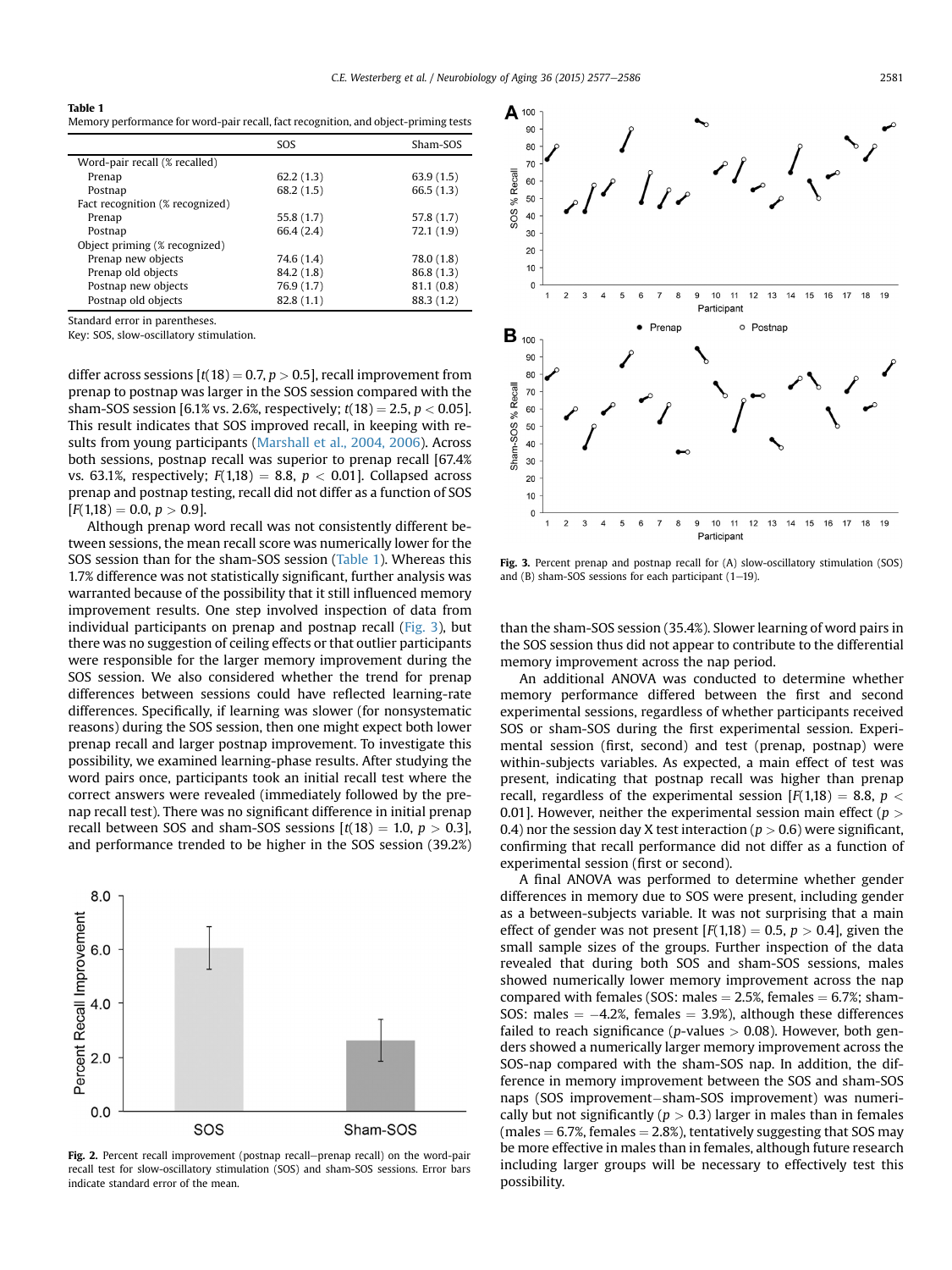#### 3.1.2. Fact recognition

Postnap recognition (69%) was significantly better than prenap recognition (57%), as shown by the main effect of test  $[F(1,18) =$ 38.2,  $p < 0.001$ ]. However, the test X session interaction was not significant ( $p > 0.3$ ), indicating that this improvement did not differ between SOS (8%) and sham-SOS (8%) sessions. The session main effect was not significant ( $p > 0.1$ ).

#### 3.1.3. Object priming

A test of main effect revealed that prenap priming (9.7%) was larger than postnap priming [6.3%;  $F(1,17) = 6.2$ ,  $p < 0.05$ ]. No other effects were significant (*p*-values  $> 0.4$ ).

## 3.2. Sleep

## 3.2.1. General sleep characteristics

Latency to sleep onset (SOS: 15 minutes; sham-SOS: 11 minutes) did not differ between SOS and sham-SOS sessions  $[t(18) = 1.7,$  $p > 0.1$ ] nor did time in bed [SOS: 125 minutes; sham-SOS: 122 minutes;  $t(18) = 0.7$ ,  $p > 0.4$ ]. SOS-related artifacts during the stimulation period precluded comparison of total sleep time and time spent in each sleep stage across the full sleep period. However, time spent in each sleep stage (wake, stage 1, stage 2) from sleep onset until the start of the stimulation period did not differ across sessions ( $p$ -values  $> 0.05$ ; analyses of poststimulation data reported below in Section 3.2.4).

## 3.2.2. Primary planned comparisons during stimulation off intervals

To determine whether SOS increased frontal slow-oscillation power, frontal delta power, frontal slow-spindle density, or time spent in SWS, paired sample t tests were used. As shown in Table 2, data from the off intervals during the stimulation period were averaged and compared for SOS and sham-SOS conditions. Spectral power and spindle data were averaged across left and right sides, as laterality effects were not evident in separate analyses  $(p$ -values  $> 0.1$ ).

SOS increased slow-oscillation activity in the 1-minute off intervals. Frontal slow-oscillation power was greater for the SOS than for the sham-SOS nap  $[t(18) = 2.2, p < 0.05]$ , and the magnitude of this increase was very similar for males and females (65.9  $\mu$ V<sup>2</sup> and 64.2  $\mu$ V<sup>2</sup>, respectively;  $p > 0.9$ ). This SOS effect was restricted to very slow frequencies (0.5–1 Hz). Frontal delta power (1–4.5 Hz) did not differ reliably between naps  $[t(18) = 1.0, p > 0.3]$ . When a slow-spindle frequency range comparable to that used by [Marshall](#page-9-0) et al.  $(2006)$  was examined  $(8.5–12.5$  Hz), frontal slow-spindle density did not differ between sessions  $[t(18) = 0.7, p > 0.4]$ . Using a frequency range  $(11.5-13.5 \text{ Hz})$  consistent with other reports [\(Anderer et al., 2001; Schabus et al., 2007; Zygierewicz et al.,](#page-8-0) [1999\)](#page-8-0), frontal slow-spindle density also did not differ between sessions  $[t(18) = 0.7, p > 0.4]$ . SOS also did not increase time spent in SWS during off intervals  $[t(18) = 0.5, p > 0.6]$ , as it did in young adults ([Marshall et al., 2006](#page-9-0)).

## 3.2.3. Other sleep analyses during stimulation off intervals

For all analyses described in Section 3.2.3, data were averaged across left and right sides, due to the absence of laterality differences in separate analyses ( $p$ -values  $> 0.1$ ). Given that effects of SOS on slow-oscillatory power and slow spindles were limited to frontal recording sites in young adults, we had no a priori predictions regarding the effects of SOS on these measures at more posterior recording sites. Nonetheless, given reports of topographical changes in spectral power and spindle activity in older adults [\(Landolt and Borbely, 2001; Martin et al., 2013](#page-8-0)), we also examined slow-oscillation power and slow-spindle density at central, parietal, and occipital recording sites. Paired  $t$  tests confirmed that SOS did

#### Table 2

Sleep measures averaged across the 5 off intervals during stimulation or sham stimulation

|                                                         | SOS           | Sham-SOS       |
|---------------------------------------------------------|---------------|----------------|
| Measures influenced by                                  |               |                |
| SOS in young adults                                     |               |                |
| Frontal slow-oscillation                                | $166(15)^{a}$ | 101(15)        |
| power $(0.5-1.0 \text{ Hz}; \mu V^2)$                   |               |                |
| Frontal delta power (1.0–4.5 Hz; $\mu$ V <sup>2</sup> ) | 187 (12)      | 164(12)        |
| Frontal slow spindle density                            | 5.4(0.3)      | 5.8(0.3)       |
| $(8.5-12.5$ Hz; number/min)                             |               |                |
| Frontal slow spindle density                            | 4.3(0.3)      | 3.8(0.3)       |
| $(11.5 - 13.5 \text{ Hz};$ number/min)                  |               |                |
| Slow-wave sleep (min)                                   | 0.6(0.7)      | 0.7(0.1)       |
| Measures not influenced by                              |               |                |
| SOS in young adults                                     |               |                |
| Slow-oscillation power                                  |               |                |
| $(0.5-1.0 \text{ Hz}; \mu V^2)$                         |               |                |
| Central                                                 | 144 (13)      | 103(13)        |
| Parietal                                                | 153(14)       | 104(14)        |
| Occipital                                               | 123(12)       | 87 (12)        |
| Slow-spindle density                                    |               |                |
| $(11.5 - 13.5$ Hz; number/min)                          |               |                |
| Central                                                 | 3.8(0.3)      | 3.3(0.3)       |
| Parietal                                                | 3.5(0.3)      | 2.6(0.3)       |
| Occipital                                               | 1.5(0.2)      | 1.1(0.2)       |
| Slow-spindle density                                    |               |                |
| $(8.5-12.5$ Hz; number/min)                             |               |                |
| Central                                                 | 4.8(0.2)      | 5.3(0.2)       |
| Parietal                                                | 4.4(0.2)      | 4.2(0.2)       |
| Occipital                                               | 2.3(0.2)      | 2.3(0.2)       |
| Fast-spindle density                                    |               |                |
| $(13.5 - 15.5 \text{ Hz};$ number/min)                  |               |                |
| Frontal                                                 | 1.1(0.1)      | 1.1(0.1)       |
| Central                                                 | 1.5(0.2)      | $2.4(0.2)^{b}$ |
| Parietal                                                | 2.9(0.2)      | 3.1(0.2)       |
| Occipital                                               | 1.2(0.1)      | 1.1(0.1)       |

Standard error in parentheses.

Key: SOS, slow-oscillatory stimulation.

<sup>a</sup> SOS significantly > sham-SOS ( $p < 0.05$ ).<br><sup>b</sup> Sham-SOS significantly  $>$ SOS ( $p < 0.05$ ). Sham-SOS significantly  $>$ SOS ( $p < 0.05$ ).

not increase slow-oscillatory power (p-values  $> 0.09$ ) or slowspindle density in either frequency range  $(8.5-12.5 \text{ Hz}; p\text{-values})$  $> 0.2$ ; or 11.5–13.5 Hz: p-values  $> 0.1$ ) at central, parietal, or occipital sites relative sham-SOS (Table 2). Replicating results found in young adults ([Marshall et al., 2006](#page-9-0)), no changes in the amount of time spent in stage 1 (SOS: 0.5 minutes; sham-SOS: 0.5 minutes;  $p > 0.9$ ), stage 2 (SOS: 3 minutes; sham-SOS: 2.5 minutes;  $p > 0.09$ ), rapid eye movement (SOS: 0.1 minutes; sham-SOS: 0.2 minutes;  $p > 0.7$ ), or awake (SOS: 0.8 minutes; sham-SOS: 1.1 minutes;  $p >$ 0.3) due to SOS were observed. To determine whether fast-spindle density was affected by SOS during the stimulation period, an ANOVA with session (SOS, sham-SOS) and site (frontal, central, parietal, occipital), as within-subjects variables was conducted (Table 2). A main effect of site was present, indicating that fastspindle density was greater at central and parietal sites compared with frontal and occipital sites during both sessions  $F(3,54) = 12.7$ ,  $p < 0.001$ , as is typically observed for fast spindles ([De Gennaro](#page-8-0) [and Ferrara, 2003](#page-8-0)). The session X site interaction was also significant  $[F(3,54) = 3.2, p < 0.05]$ . Follow-up paired t tests indicated that at central sites, fast-spindle density was greater for the sham-SOS nap than for the SOS nap  $[t(18) = 2.5, p < 0.05]$ , whereas significant differences were not present at frontal, parietal, or occipital sites (*p*-values  $> 0.5$ ).

## 3.2.4. Poststimulation period and nap end

SOS did not influence poststimulation sleep in young adults ([Marshall et al., 2006](#page-9-0)) nor did it in older adults [\(Table 3](#page-6-0)). When sleep was examined for the period immediately after the stimulation or sham-stimulation period until the end of the nap, no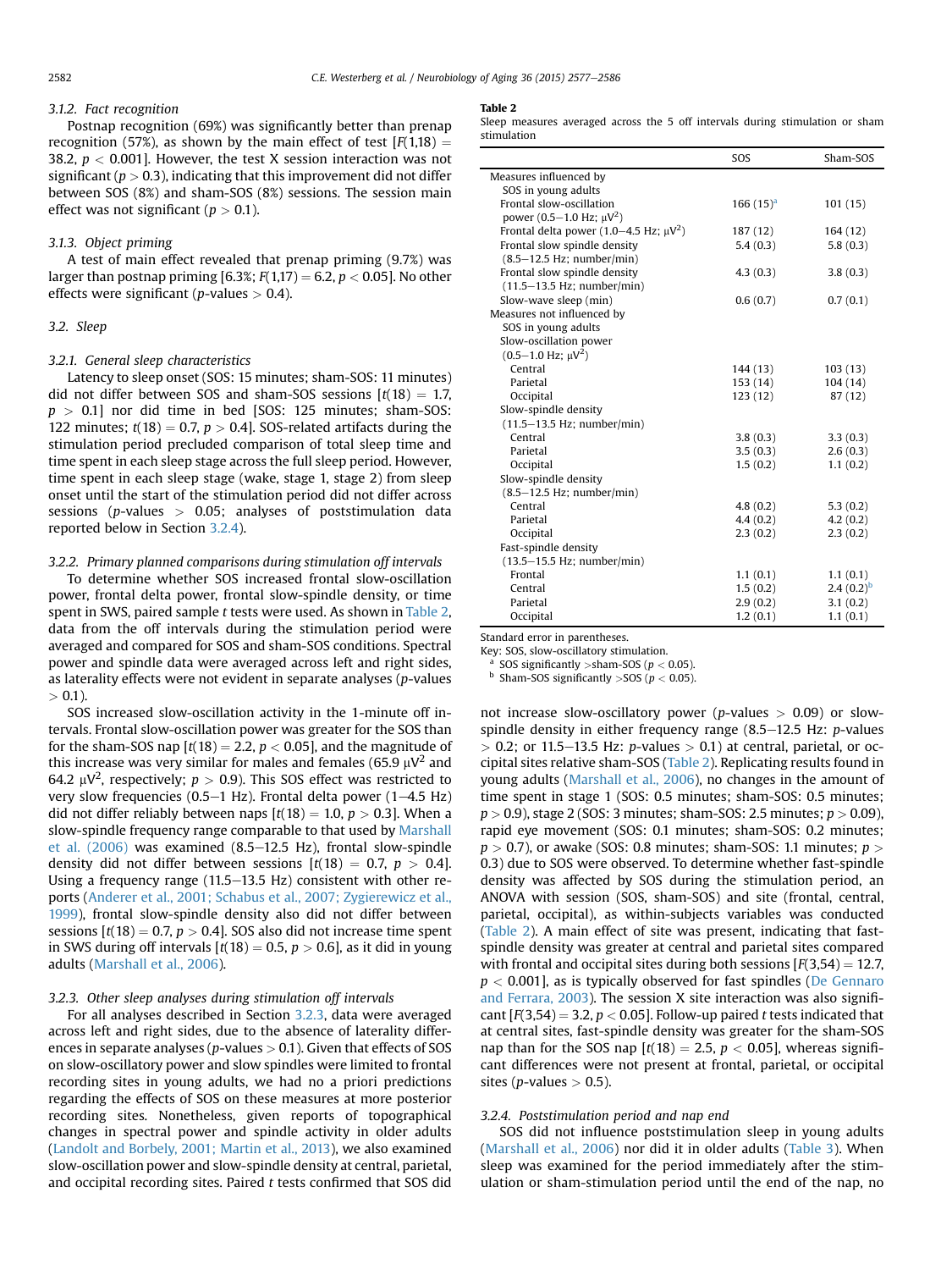#### <span id="page-6-0"></span>Table 3

Slow-oscillation power ( $\mu$ V<sup>2</sup>), slow-spindle density (number per minute), fastspindle density (number per minute), and time spent in each sleep stage (min) for poststimulation period and postsham stimulation period sleep

|                                                                   | SO <sub>S</sub> | Sham-SOS |  |  |
|-------------------------------------------------------------------|-----------------|----------|--|--|
| Slow-oscillation power (0.5–1.0 Hz; $\mu$ V <sup>2</sup> )        |                 |          |  |  |
| Frontal                                                           | 113(8)          | 126(8)   |  |  |
| Central                                                           | 101(9)          | 122(9)   |  |  |
| Parietal                                                          | 101(10)         | 127(10)  |  |  |
| Occipital                                                         | 83 (12)         | 108 (12) |  |  |
| Slow-spindle density $(11.5-13.5 \text{ Hz}; \text{ number/min})$ |                 |          |  |  |
| Frontal                                                           | 3.7(0.4)        | 3.9(0.4) |  |  |
| Central                                                           | 3.5(0.3)        | 3.1(0.3) |  |  |
| Parietal                                                          | 3.6(0.3)        | 2.7(0.3) |  |  |
| Occipital                                                         | 1.6(0.2)        | 1.0(0.2) |  |  |
| Slow-spindle density (8.5-12.5 Hz; number/min)                    |                 |          |  |  |
| Frontal                                                           | 4.8(0.3)        | 4.8(0.3) |  |  |
| Central                                                           | 4.5(0.3)        | 3.9(0.3) |  |  |
| Parietal                                                          | 4.4(0.3)        | 3.4(0.3) |  |  |
| Occipital                                                         | 2.3(0.2)        | 1.7(0.2) |  |  |
| Fast-spindle density (13.5-15.5 Hz; number/min)                   |                 |          |  |  |
| Frontal                                                           | 0.9(0.1)        | 0.6(0.1) |  |  |
| Central                                                           | 1.2(0.1)        | 1.3(0.1) |  |  |
| Parietal                                                          | 2.1(0.1)        | 2.1(0.1) |  |  |
| Occipital                                                         | 0.7(0.1)        | 0.7(0.1) |  |  |
| Sleep stages (min)                                                |                 |          |  |  |
| Stage 1                                                           | 5(0.5)          | 10(0.5)  |  |  |
| Stage 2                                                           | 16(1)           | 14(1)    |  |  |
| <b>SWS</b>                                                        | 6(0.7)          | 5(0.7)   |  |  |
| <b>REM</b>                                                        | 10(1)           | 9(1)     |  |  |
| Wake                                                              | 8(1)            | 8(1)     |  |  |

Key: REM, rapid eye movement; SOS, slow-oscillatory stimulation; SWS, slow-wave stimulation.

difference in slow-oscillation power (p-values  $> 0.1$ ), slowspindle density (11.5–13.5 Hz: p-values > 0.09; 8.5–12.5 Hz:  $p$ -values  $> 0.07$ ), or fast-spindle density ( $p$ -values  $> 0.1$ ) was observed at any site across sessions. Likewise, SOS did not change the length of any sleep stages during this interval across naps (*p*-values  $> 0.3$ ).

After sleep onset, participants were given 90 minutes to sleep. After 90 minutes, some participants were awake whereas others were woken up if still asleep (SOS session: 8 participants; sham-SOS session: 11 participants). To ensure that differences in awakening time across sessions did not influence the results, we computed the difference between when a participant woke up and when the 90 minutes elapsed for each session for each participant (i.e., if the participant was still asleep after 90 minutes, the difference was 0 minutes). A paired  $t$  test indicated that this was not a concern, as there were no significant differences in awakening times across sessions  $[t(18) = 1.5, p > 0.1].$ 

### 3.3. Sleep-memory relationships

Correlations were conducted to determine whether differences in sleep parameters between the SOS and sham-SOS naps were related to differences in memory improvement on the word-pair recall test across the SOS and sham-SOS naps. First, the difference in frontal slow-oscillation power between the SOS nap and the sham-SOS nap was computed for each subject. This measure was not related to across-subject differences in word-pair recall improvement between the SOS and sham-SOS nap ( $r = -0.39$ ,  $p >$ 0.09). The difference between the SOS and sham-SOS naps in SWS minutes and slow-spindle density (for both frequency ranges) was also computed. Separate correlations showed that none of these measures significantly predicted the difference in word-pair recall improvement across naps [SWS minutes:  $r = -0.35, p > 0.1$ ; slowspindle density (8.5–12.5 Hz):  $r = -0.11, p > 0.6$ ; slow-spindle density (11.5–13.5 Hz):  $r = 0.01$ ,  $p > 0.9$ ].

#### 3.4. Questionnaires

Self-reported measures of sleep quality from the previous night from a standard questionnaire [\(Akerstedt et al., 1994](#page-8-0)) were compared across sessions (data from 1 participant were excluded due to technical error). Responses did not differ across SOS and sham-SOS sessions for subjective reports of bed time, wake time, sleep latency, total sleep time, or awakenings (*p*-values  $> 0.2$ ). Seven additional sleep-quality ratings were made on a 5-point scale. No differences were present when numerical responses for these questions were totaled and compared across sessions  $[t(17) =$ 0.1,  $p > 0.9$ ].

Tabulation of PANAS data yielded a positive and negative affect score for each participant [\(Watson et al., 1988\)](#page-9-0). An ANOVA with session (SOS, sham-SOS), time (before nap, after nap), and valence (positive, negative) as within-subject variables was conducted. Across all conditions, participants reported more positive than negative feelings  $[F(1,18) = 118, p < 0.05]$ . No main effect of session  $(p > 0.7)$  or time  $(p > 0.09)$  was present, nor did any interaction approach significance ( $p$ -values  $> 0.4$ ).

To determine if alertness differed across conditions, responses to the question "How awake do you feel right now?" were submitted to an ANOVA with session (SOS, sham-SOS) and time (before nap, after nap) as within-subject variables. A main effect of time  $[F(1,18) = 14.7, p < 0.01]$  revealed that postnap alertness (4.2) was higher than prenap alertness (3.3), indicating that postnap sleep inertia was not a concern. There was no main effect of session ( $p >$ 0.9) nor was a time X session interaction present ( $p > 0.3$ ), indicating that SOS did not influence alertness.

#### 4. Discussion

Transcranial slow oscillation electrical stimulation during sleep improved verbal recall in young adults [\(Marshall et al., 2004, 2006\)](#page-9-0). Here, we demonstrated that SOS administered during an afternoon nap improved verbal recall in healthy older adults. After participants memorized word pairs, a larger recall improvement was observed after a nap containing SOS compared with a nap that did not. Naps with SOS also showed increased frontal slow-oscillation activity, consistent with the possibility that this enhancement underlies the memory facilitation. It appears that the dependence of declarative memories on slow-oscillatory activity during sleep persists into later adulthood. Therefore, some memory complaints may be secondary to ineffective sleep-dependent consolidation.

As word-pair learning is generally dependent on the hippocampus ([Giovanello et al., 2003; Mayes et al., 2004\)](#page-8-0), the present findings reinforce a causal role for slow oscillations during sleep in preserving hippocampal-dependent memories. As in young adults [\(Marshall et al., 2004, 2006\)](#page-9-0), SOS increased slow-oscillation power over frontal cortex. SOS did not affect the neighboring delta band  $(1.0-4.5$  Hz), highlighting the specificity of the slow-oscillation effect. Slow oscillations originate in the neocortex and orchestrate widespread firing synchrony across the cortex and other brain regions [\(Crunelli and Hughes, 2010\)](#page-8-0), which could coordinate hippocampal-cortical dialogue ([Buzsaki, 1998; Sirota et al., 2003\)](#page-8-0). Here, we speculate that increased slow-oscillatory activity during sleep may have enhanced crosstalk among cortical regions involved in representing word-pair memories.

It should also be acknowledged that many factors can influence word-pair recall performance. Accordingly, the relative memory improvement could relate to other factors besides the SOS treatment. For example, prenap word-pair recall scores were slightly but not significantly lower during the SOS session compared with the sham-SOS session. On the other hand, additional analyses failed to reveal differences in learning rates, ceiling effects, alertness, or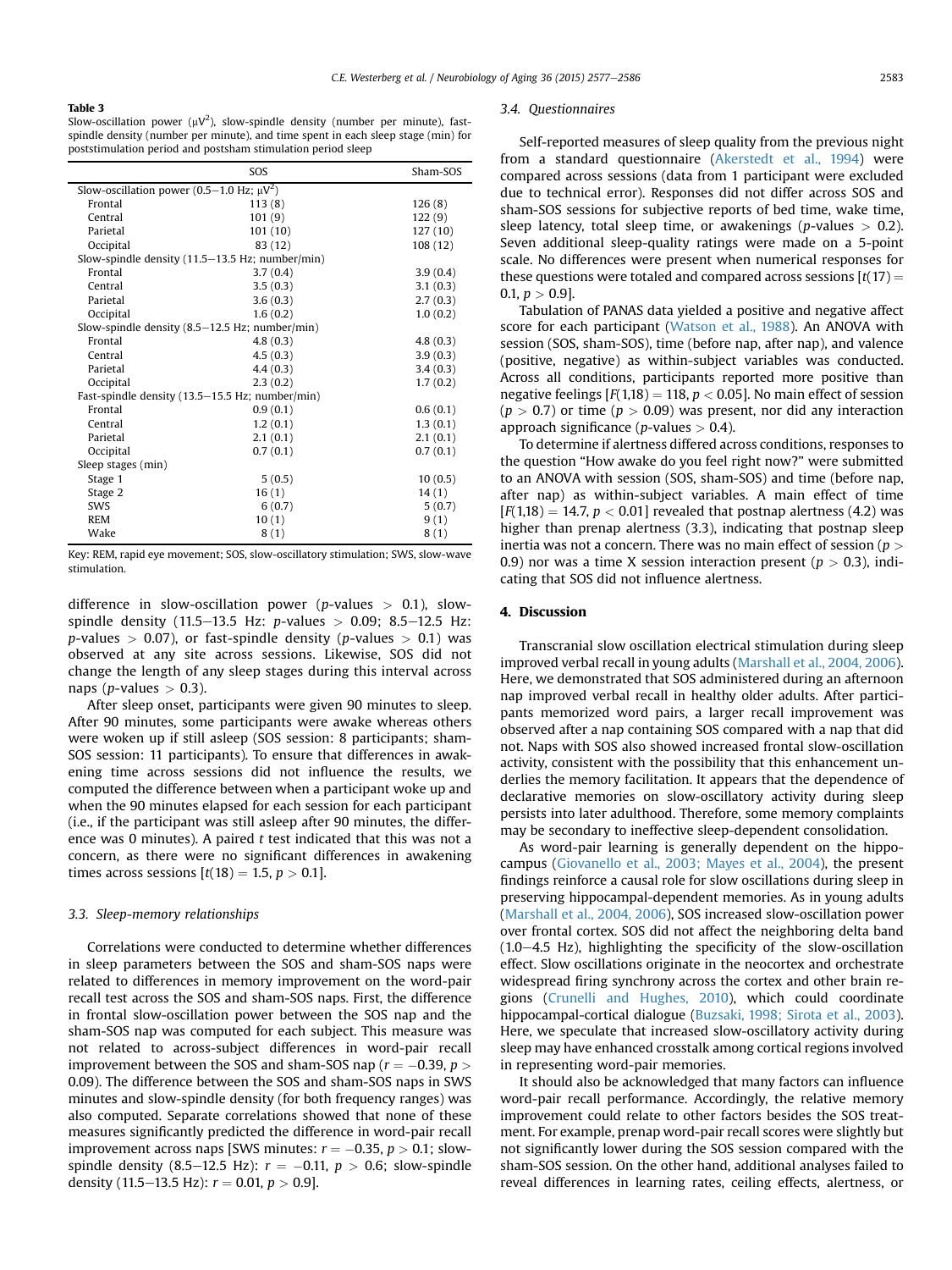mood contributing to the apparent benefit of SOS. Yet, given that SOS effects were estimated using a 2-session procedure, it remains possible that idiosyncratic factors on either session contributed to the differential pattern of results across the 2 sessions. Further studies are thus needed to confirm and extend these findings. For example, it remains important to determine whether benefits of sleep for later recall influence information maintained over longer periods of time.

These results are the first to establish a causal connection between slow oscillations and declarative memory in older adults. Previous indirect evidence on the stability of sleep-memory relationships throughout the life span has been mixed, with some evidence supporting the connection ([Aly and Moscovitch, 2010;](#page-8-0) [Wilson et al., 2012\)](#page-8-0) and some against it [\(Scullin, 2013\)](#page-9-0). In the latter study, however, SWS was examined but slow-oscillation power was not. Given that slow-oscillation amplitudes decrease with age ([Bliwise, 1993](#page-8-0)), traditional sleep-stage measures may not fully capture the extent of slow-oscillatory activity. Spectral power provides a more sensitive measure of slow-oscillatory activity and so may be preferable for studies in older adults. Indeed, sleep-memory relationships in older adults have been observed using estimates of slow-wave power ([Mander et al., 2013;](#page-9-0) [Westerberg et al., 2012\)](#page-9-0). Moreover, medial prefrontal gray matter atrophy predicts slow-wave power decline [\(Mander et al., 2013\)](#page-9-0), suggesting that aging-related structural brain changes mediate the extent of sleep-dependent consolidation impairments.

Although SOS improved word-pair recall and increased slowoscillation power in healthy older adults here, another study found no effect of SOS on word-pair recall or slow-oscillation power in older adults ([Eggert et al., 2013](#page-8-0)). Therefore, a critical aspect of the effectiveness of SOS on memory may be a concomitant increase in slow-oscillation power. Methodological differences may have contributed to differential findings for slow-oscillation power, as minor variations in stimulation paradigms can influence the efficacy of SOS ([Berryhill et al., 2014\)](#page-8-0). Here, SOS was administered across a 30-minute period during an afternoon nap, whereas in the Eggert study SOS was administered across a 31.3-minute period during the early part of an entire night of sleep (7.5 hours). The additional SWS accrued across an entire night in the Eggert study may have mitigated any benefits the early stimulation provided. Furthermore, SOS electrodes were placed at F7 and F8 here, allowing SOS effects to be observed at F3 and F4. In the Eggert study, SOS electrodes were placed at F3 and F4, precluding detection of effects at these sites. Other differences between our study and the Eggert study included SOS electrode impedance limits  $(3 \text{ k}\Omega \text{ vs. } 5)$  $k\Omega$ , respectively), participant populations and their homogeneity (ages 73.4  $\pm$  7.7 vs. 69.1  $\pm$  5.5 years, respectively, with different protocols for assessing cognitive integrity), stimulation procedures (abrupt stimulation vs. a ramping procedure at the beginning and end of stimulation), and different learning procedures. Here, participants completed 2 test rounds that included feedback before sleep. Participants in the Eggert study completed study-test cycles until a 60% criterion was reached and no feedback was given. This criterion may not promote robust retention of the word-pairs in older adults, especially with no feedback. Given this long list of procedural differences, future research will be necessary to determine why SOS does not always increase slow-wave power and memory.

The present results also demonstrate that SOS does not influence object priming, confirming that SOS selectively benefits hippocampally-dependent memories [\(Marshall and Born, 2007](#page-9-0)). In young participants, SOS during sleep did not improve procedural memory in finger-sequence tapping or mirror tracing tasks [\(Marshall et al., 2004, 2006\)](#page-9-0). Whereas motor regions can be particularly important for procedural memories [\(Grafton et al., 1992\)](#page-8-0),

there may be hippocampal contributions to these tasks in some situations [\(Schendan et al., 2003](#page-9-0)). Object priming primarily relies on visual cortex ([Maccotta and Buckner, 2004\)](#page-8-0) and occurs despite hippocampal damage [\(Cave and Squire,1992\)](#page-8-0). Therefore, the present results help to extend the range of hippocampal-independent memory tasks not influenced by SOS applied over frontal cortex during sleep, demonstrating for the first time that SOS has no effect on priming while concurrently improving word-pair recall.

As SOS did not improve fact recognition in the present study, the effects of SOS on declarative memory in older adults may be limited to recall tests. This would not be entirely surprising, given that links between sleep and recognition in younger adults have been elusive ([Daurat et al., 2007; Drosopoulos et al., 2005\)](#page-8-0), although other features of our recognition test may also be relevant (e.g., memory for face-fact associations rather than word-pair associations). Notably, slow-wave activity in our previous study with older adults was not correlated with recognition change scores across a sleep interval, despite a strong relationship with word-pair recall change scores in the same participants ([Westerberg et al., 2012\)](#page-9-0). Sleep-dependent consolidation may be less relevant for recognition than for recall for multiple reasons. Recall requires more extensive retrieval than recognition because an answer must be produced in response to a cue. Interconnections between new and pre-existing knowledge could facilitate recall, by providing additional retrieval routes. Consolidation may have less relevance for recognition because an answer can be selected from a list based on familiarity, and familiarity has previously failed to show significant relationships with sleep ([Atienza and Cantero, 2008](#page-8-0)). Also, whereas a hippocampal contribution to recall is necessary ([Aggleton and Brown, 1999\)](#page-8-0), recognition can be supported without it [\(Diana et al., 2007;](#page-8-0) [Montaldi and Mayes, 2010; Norman and O](#page-8-0)'Reilly, 2003).

In addition to increased slow-oscillation power, [Marshall et al.](#page-9-0) [\(2006\)](#page-9-0) observed increased SWS and increased slow-spindle activity with SOS. In older adults, SOS did not affect SWS. Given that slow-wave amplitudes decline with age [\(Bliwise, 1993](#page-8-0)), amplitudes may remain too low even after SOS to reach the  $75-\mu V$  amplitude criterion for SWS in older adults. Additionally, no SWS increase was observed by [Marshall et al. \(2004\).](#page-9-0) Thus, conventional sleep staging may be less appropriate for assessing SOS-induced changes to the EEG signal than analyses of spectral power.

SOS also did not affect slow-spindle density in older adults, regardless of the frequency range used to define slow spindles  $(11.5-13.5$  Hz or 8.5 $-12.5$  Hz). Relationships between slow-spindle activity and declarative memory have been repeatedly documented during stage-2 sleep ([Schabus et al., 2008; Schmidt et al., 2006\)](#page-9-0). Increased slow-spindle density due to SOS might be expected, as slow-spindle activity is grouped with the excitatory up phase of slow oscillations and is maximal during SWS [\(Molle et al., 2011\)](#page-9-0). In older adults, overall decreased levels of SWS and decreased spindle amplitude with age [\(Martin et al., 2013](#page-9-0)) may have precluded detection of any increase in slow spindles due to SOS.

Although fast spindles have also been linked with declarative memory consolidation in young adults [\(Ngo et al., 2013; van der](#page-9-0) [Helm et al., 2011\)](#page-9-0), fast-spindle density at central recording sites was actually larger for the sham-SOS nap compared with the SOS nap. Whereas slow spindles are maximal over frontal regions, fast spindles are typically greatest over central and parietal regions. Therefore, it has been suggested that slow and fast spindles may reflect independent mechanisms that contribute to consolidation processing [\(Molle et al., 2011; Schabus et al., 2007](#page-9-0)). Furthermore, it has been demonstrated that certain pharmacological interventions can jointly increase slow-spindle activity and slow-oscillatory activity, while simultaneously decreasing fast-spindle activity ([Ayoub](#page-8-0) [et al., 2013](#page-8-0)). Thus, one highly speculative possibility is that by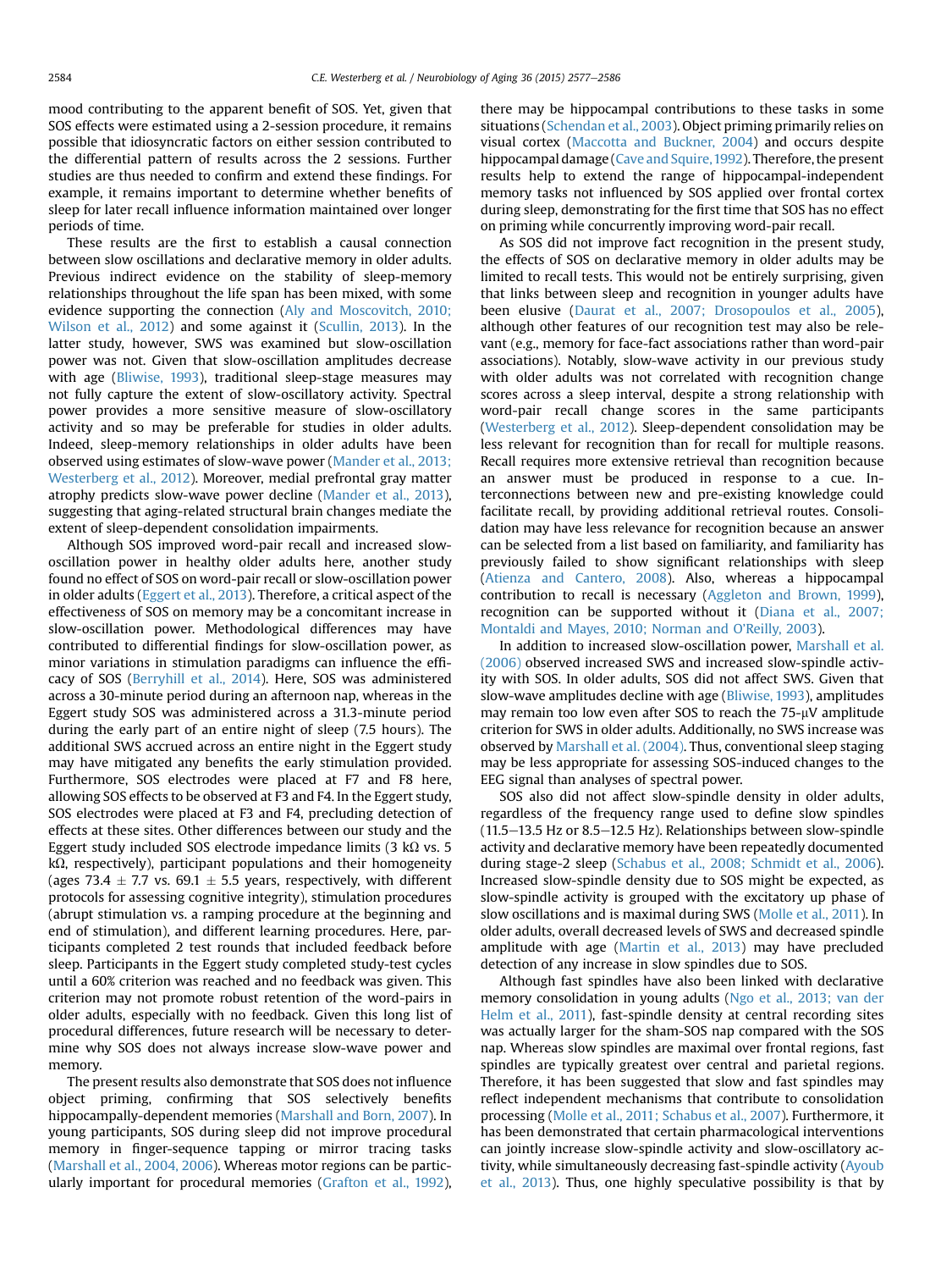<span id="page-8-0"></span>enhancing slow-oscillatory activity with SOS in elderly adults, a concomitant decrease in fast-spindle activity might be produced, but further research is necessary to assess this possibility.

No differences in SWS or slow-oscillation activity were observed from the period after the stimulation (or sham-stimulation) until the end of the nap. This was not surprising, given that no such differences were observed in young adults ([Marshall et al., 2004,](#page-9-0) [2006\)](#page-9-0), but it could also be attributed to the decreasing levels of SWS typically observed across a sleep period, especially in older adults (Bliwise, 1993).

## 5. Conclusions

The present results are the first to demonstrate that SOS during sleep improves retention of declarative memories in older adults, and the concomitant increase in slow-oscillation power implicated a mechanism through which memory storage could be facilitated. Whereas it has been previously speculated that SWS may be a "functionally meaningless remnant" in older adults ([Spiegel et al.,](#page-9-0) [1986\)](#page-9-0), here we demonstrate a functional role for slow-wave activity in declarative memory with individuals of advancing age. However, important differences may exist between intrinsic slow oscillations and SOS-driven effects, so future research will be necessary to substantiate the presumptive link between intrinsically generated slow oscillations and age-related memory decline. Not only does the present study shed light on current theoretical controversies surrounding memory consolidation in older adults, but it also points to ways in which memory deficits may be ameliorated. Whether or not SOS or related and less-invasive techniques ([Ngo et al., 2013; Oudiette et al., 2013; Santostasi](#page-9-0) [et al.](#page-9-0), under review) prove to be useful tools for treating memory decline, the current results suggest that interventions targeting sleep may prove beneficial for improving memory in older adults.

#### Disclosure statement

The authors have no conflicts of interest to disclose.

#### Acknowledgements

The authors thank Jessica Creery and Lori McGee Koch for assistance with data collection, Jan Born and Giovanni Santostasi for their guidance, and Horst Koller for designing and constructing the stimulator. This research was supported by the donors of Alzheimer's Disease Research, a program of the Bright Focus Foundation, formerly the American Health Assistance Foundation (Ken A. Paller, Carmen E. Westerberg), a Senator Mark Hatfield Award from the Alzheimer's Association (Ken A. Paller), the Illinois Department of Public Health Alzheimer's Disease Research Fund (Ken A. Paller), the National Institute on Aging (Phyllis C. Zee, P01 AG11412), the German Ministry of Education and Research Grant 01GQ1008 (Lisa Marshall), and the Northwestern University Cognitive Neurology and Alzheimer's Disease Center, including a Pilot Project Grant Award (M.-Marsel Mesulam, NIH P30 AG13854).

### References

- [Aggleton, J.P., Brown, M.W., 1999. Episodic memory, amnesia, and the hippocampal](http://refhub.elsevier.com/S0197-4580(15)00295-X/sref1)[anterior thalamic axis. Behav. Brain Sci. 22, 425](http://refhub.elsevier.com/S0197-4580(15)00295-X/sref1)-[444 discussion 44](http://refhub.elsevier.com/S0197-4580(15)00295-X/sref1)-[89](http://refhub.elsevier.com/S0197-4580(15)00295-X/sref1).
- [Akerstedt, T., Hume, K., Minors, D., Waterhouse, J., 1994. The subjective meaning of](http://refhub.elsevier.com/S0197-4580(15)00295-X/sref2) [good sleep, an intraindividual approach using the Karolinska Sleep Diary.](http://refhub.elsevier.com/S0197-4580(15)00295-X/sref2) [Percept. Mot. Skills 79, 287](http://refhub.elsevier.com/S0197-4580(15)00295-X/sref2)-[296.](http://refhub.elsevier.com/S0197-4580(15)00295-X/sref2)
- [Altena, E., Ramautar, J.R., Van Der Werf, Y.D., Van Someren, E.J.W., 2010. Do sleep](http://refhub.elsevier.com/S0197-4580(15)00295-X/sref3) [complaints contribute to age-related cognitive decline? In: Kerkhof, G.A., Van](http://refhub.elsevier.com/S0197-4580(15)00295-X/sref3) [Dongen, H.P.A. \(Eds.\), Progress in Brain Research. Elsevier B.V., Amsterdam,](http://refhub.elsevier.com/S0197-4580(15)00295-X/sref3) [pp. 183](http://refhub.elsevier.com/S0197-4580(15)00295-X/sref3)-[205.](http://refhub.elsevier.com/S0197-4580(15)00295-X/sref3)
- [Aly, M., Moscovitch, M., 2010. The effects of sleep on episodic memory in older and](http://refhub.elsevier.com/S0197-4580(15)00295-X/sref4) [younger adults. Memory 18, 327](http://refhub.elsevier.com/S0197-4580(15)00295-X/sref4)-[334](http://refhub.elsevier.com/S0197-4580(15)00295-X/sref4).
- [Anderer, P., Klosch, G., Gruber, G., Trenker, E., Pascual-Marqui, R.D., Zeitlhofer, J.,](http://refhub.elsevier.com/S0197-4580(15)00295-X/sref5) [Barbanoj, M.J., Rappelsberger, P., Saletu, B., 2001. Low-resolution brain elec](http://refhub.elsevier.com/S0197-4580(15)00295-X/sref5)[tromagnetic tomography revealed simultaneously active frontal and parietal](http://refhub.elsevier.com/S0197-4580(15)00295-X/sref5) [sleep spindle sources in the human cortex. Neuroscience 103, 581](http://refhub.elsevier.com/S0197-4580(15)00295-X/sref5)-[592](http://refhub.elsevier.com/S0197-4580(15)00295-X/sref5).
- [Atienza, M., Cantero, J.L., 2008. Modulatory effects of emotion and sleep on recol](http://refhub.elsevier.com/S0197-4580(15)00295-X/sref6)[lection and familiarity. J. Sleep Res. 17, 285](http://refhub.elsevier.com/S0197-4580(15)00295-X/sref6)-[294.](http://refhub.elsevier.com/S0197-4580(15)00295-X/sref6)
- [Ayoub, A., Aumann, D., Horschelmann, A., Kouchekmanesch, A., Paul, P., Born, J.,](http://refhub.elsevier.com/S0197-4580(15)00295-X/sref7) [Marshall, L., 2013. Differential effects on fast and slow spindle activity, and the](http://refhub.elsevier.com/S0197-4580(15)00295-X/sref7) [sleep slow oscillation in humans with carbamazepine and](http://refhub.elsevier.com/S0197-4580(15)00295-X/sref7) flunarizine to antagonize voltage-dependent  $Na+$  and  $Ca2+$  [channel activity. Sleep 36,](http://refhub.elsevier.com/S0197-4580(15)00295-X/sref7)  $905 - 911$  $905 - 911$
- [Berryhill, M.E., Peterson, D.J., Jones, K.T., Stephens, J.A., 2014. Hits and misses:](http://refhub.elsevier.com/S0197-4580(15)00295-X/sref8) [leveraging tDCS to advance cognitive research. Front. Psychol. 5, 800](http://refhub.elsevier.com/S0197-4580(15)00295-X/sref8).
- [Bliwise, D.L., 1993. Sleep in normal aging and dementia. Sleep 16, 40](http://refhub.elsevier.com/S0197-4580(15)00295-X/sref9)-[81.](http://refhub.elsevier.com/S0197-4580(15)00295-X/sref9)
- [Buysse, D.J., Reynolds, C.F., Monk, T.H., Berman, S.R., Kupfer, D.J., 1989. The Pitts](http://refhub.elsevier.com/S0197-4580(15)00295-X/sref10)[burgh Sleep Quality Index: a new instrument for psychiatric practice and](http://refhub.elsevier.com/S0197-4580(15)00295-X/sref10) [research. Psychiatry Res. 28, 193](http://refhub.elsevier.com/S0197-4580(15)00295-X/sref10)-[213](http://refhub.elsevier.com/S0197-4580(15)00295-X/sref10).
- [Buzsaki, G., 1998. Memory consolidation during sleep: a neurophysiological](http://refhub.elsevier.com/S0197-4580(15)00295-X/sref11) [perspective. J. Sleep Res. 7 \(Suppl 1\), 17](http://refhub.elsevier.com/S0197-4580(15)00295-X/sref11)-[23](http://refhub.elsevier.com/S0197-4580(15)00295-X/sref11).
- [Cave, C.B., Squire, L.R., 1992. Intact and long-lasting repetition priming in amnesia.](http://refhub.elsevier.com/S0197-4580(15)00295-X/sref12) [J. Exp. Psychol. Learn Mem. Cogn. 18, 509](http://refhub.elsevier.com/S0197-4580(15)00295-X/sref12)-[520.](http://refhub.elsevier.com/S0197-4580(15)00295-X/sref12)
- [Chee, M.W., Chuah, L.Y., 2008. Functional neuroimaging insights into how sleep and](http://refhub.elsevier.com/S0197-4580(15)00295-X/sref13) [sleep deprivation affect memory and cognition. Curr. Opin. Neurol. 21, 417](http://refhub.elsevier.com/S0197-4580(15)00295-X/sref13)-[423](http://refhub.elsevier.com/S0197-4580(15)00295-X/sref13).
- [Craik, F.I.M., Byrd, M., 1982. Aging and cognitive de](http://refhub.elsevier.com/S0197-4580(15)00295-X/sref14)ficits. In: Craik, F.I.M., Trehub, S. [\(Eds.\), Aging and Cognitive Processes. Springer, New York, NY, pp. 191](http://refhub.elsevier.com/S0197-4580(15)00295-X/sref14)-[211.](http://refhub.elsevier.com/S0197-4580(15)00295-X/sref14)
- [Crenshaw, M.C., Edinger, J.D., 1999. Slow-wave sleep and waking cognitive perfor](http://refhub.elsevier.com/S0197-4580(15)00295-X/sref15)[mance among older adults with and without insomnia complaints. Physiol.](http://refhub.elsevier.com/S0197-4580(15)00295-X/sref15) [Behav. 66, 485](http://refhub.elsevier.com/S0197-4580(15)00295-X/sref15)-[492.](http://refhub.elsevier.com/S0197-4580(15)00295-X/sref15)
- Crunelli, V., Hughes, S.W., 2010. The slow  $\left($  <[1 Hz\) rhythm of non-REM sleep: a](http://refhub.elsevier.com/S0197-4580(15)00295-X/sref16) [dialogue between three cardinal oscillators. Nat. Neurosci. 13, 9](http://refhub.elsevier.com/S0197-4580(15)00295-X/sref16)-[17.](http://refhub.elsevier.com/S0197-4580(15)00295-X/sref16)
- [Daurat, A., Terrier, P., Foret, J., Tiberge, M., 2007. Slow wave sleep and recollection in](http://refhub.elsevier.com/S0197-4580(15)00295-X/sref17) [recognition memory. Conscious Cogn. 16, 445](http://refhub.elsevier.com/S0197-4580(15)00295-X/sref17)-[455.](http://refhub.elsevier.com/S0197-4580(15)00295-X/sref17)
- [De Gennaro, L., Ferrara, M., 2003. Sleep spindles: an overview. Sleep Med. Rev. 7,](http://refhub.elsevier.com/S0197-4580(15)00295-X/sref18)  $423 - 440.$  $423 - 440.$  $423 - 440.$  $423 - 440.$
- [Diana, R.A., Yonelinas, A.P., Ranganath, C., 2007. Imaging recollection and familiarity](http://refhub.elsevier.com/S0197-4580(15)00295-X/sref19) [in the medial temporal lobe: a three-component model. Trends Cogn. Sci. 11,](http://refhub.elsevier.com/S0197-4580(15)00295-X/sref19) [379](http://refhub.elsevier.com/S0197-4580(15)00295-X/sref19)-[386.](http://refhub.elsevier.com/S0197-4580(15)00295-X/sref19)
- [Diekelmann, S., Born, J., 2010. The memory function of sleep. Nat. Rev. Neurosci. 11,](http://refhub.elsevier.com/S0197-4580(15)00295-X/sref20)  $114 - 126$  $114 - 126$  $114 - 126$ .
- [Dijk, D.J., Groeger, J.A., Stanley, N., Deacon, S., 2010. Age-related reduction in day](http://refhub.elsevier.com/S0197-4580(15)00295-X/sref21)time sleep propensity and nocturnal slow wave sleep. Sleep  $33, 211-223$ .
- [Drosopoulos, S., Wagner, U., Born, J., 2005. Sleep enhances explicit recollection in](http://refhub.elsevier.com/S0197-4580(15)00295-X/sref22)
- [recognition memory. Learn. Mem. 12, 44](http://refhub.elsevier.com/S0197-4580(15)00295-X/sref22)–[51.](http://refhub.elsevier.com/S0197-4580(15)00295-X/sref22)<br>[Duffy, J.F., Willson, H.J., Wang, W., Czeisler, C.A., 2009. Healthy older adults better](http://refhub.elsevier.com/S0197-4580(15)00295-X/sref23) [tolerate sleep deprivation than young adults. J. Am. Geriatr. Soc. 57, 1245](http://refhub.elsevier.com/S0197-4580(15)00295-X/sref23)-[1251.](http://refhub.elsevier.com/S0197-4580(15)00295-X/sref23)
- [Eggert, T., Dorn, H., Sauter, C., Nitsche, M.A., Bajbouj, M., Danker-Hopfe, H., 2013. No](http://refhub.elsevier.com/S0197-4580(15)00295-X/sref24) [effects of slow oscillatory transcranial direct current stimulation \(tDCS\) on](http://refhub.elsevier.com/S0197-4580(15)00295-X/sref24) [sleep-dependent memory consolidation in healthy elderly subjects. Brain](http://refhub.elsevier.com/S0197-4580(15)00295-X/sref24) [Stimul. 6, 938](http://refhub.elsevier.com/S0197-4580(15)00295-X/sref24)-[945.](http://refhub.elsevier.com/S0197-4580(15)00295-X/sref24)
- [Folstein, M.F., Folstein, S.E., McHugh, P.R., 1975.](http://refhub.elsevier.com/S0197-4580(15)00295-X/sref25) "Mini-mental state". A practical [method for grading the cognitive state of patients for the clinician. J. Psychiatr.](http://refhub.elsevier.com/S0197-4580(15)00295-X/sref25) [Res. 12, 189](http://refhub.elsevier.com/S0197-4580(15)00295-X/sref25)-[198.](http://refhub.elsevier.com/S0197-4580(15)00295-X/sref25)
- [Gais, S., Albouy, G., Boly, M., Dang-Vu, T.T., Darsaud, A., Desseilles, M., Raughs, G.,](http://refhub.elsevier.com/S0197-4580(15)00295-X/sref26) [Schabus, M., Sterpenich, V., Vandewalle, G., Maquet, P., Peigneux, P., 2007. Sleep](http://refhub.elsevier.com/S0197-4580(15)00295-X/sref26) [transforms the cerebral trace of declarative memories. Proc. Natl. Acad. Sci. U. S.](http://refhub.elsevier.com/S0197-4580(15)00295-X/sref26) [A. 104, 18778](http://refhub.elsevier.com/S0197-4580(15)00295-X/sref26)-[18783.](http://refhub.elsevier.com/S0197-4580(15)00295-X/sref26)
- [Giovanello, K.S., Verfaellie, M., Keane, M.M., 2003. Disproportionate de](http://refhub.elsevier.com/S0197-4580(15)00295-X/sref27)ficit in [associative recognition relative to item recognition in global amnesia. Cogn.](http://refhub.elsevier.com/S0197-4580(15)00295-X/sref27) [Affect Behav. Neurosci. 3, 186](http://refhub.elsevier.com/S0197-4580(15)00295-X/sref27)-[194](http://refhub.elsevier.com/S0197-4580(15)00295-X/sref27).
- [Goder, R., Baier, P.C., Beith, B., Baecker, C., Seeck-Hirschner, M., Junghanns, K.,](http://refhub.elsevier.com/S0197-4580(15)00295-X/sref28) [Marshall, L., 2013. Effects of transcranial direct current stimulation during](http://refhub.elsevier.com/S0197-4580(15)00295-X/sref28) [sleep on memory performance in patients with schizophrenia. Schizophr. Res.](http://refhub.elsevier.com/S0197-4580(15)00295-X/sref28) [144, 153](http://refhub.elsevier.com/S0197-4580(15)00295-X/sref28)-[154.](http://refhub.elsevier.com/S0197-4580(15)00295-X/sref28)
- [Grafton, S.T., Mazziotta, J.C., Presty, S., Friston, K.J., Frackowiak, R.S., Phelps, M.E.,](http://refhub.elsevier.com/S0197-4580(15)00295-X/sref29) [1992. Functional anatomy of human procedural learning determined with](http://refhub.elsevier.com/S0197-4580(15)00295-X/sref29) regional cerebral blood fl[ow and PET. J. Neurosci. 12, 2542](http://refhub.elsevier.com/S0197-4580(15)00295-X/sref29)-[2548](http://refhub.elsevier.com/S0197-4580(15)00295-X/sref29).
- [Groeger, J.A., Stanley, N., Deacon, S., Dijk, D.J., 2014. Dissociating effects of global](http://refhub.elsevier.com/S0197-4580(15)00295-X/sref30) [SWS disruption and healthy aging on waking performance and daytime](http://refhub.elsevier.com/S0197-4580(15)00295-X/sref30) [sleepiness. Sleep 37, 1127](http://refhub.elsevier.com/S0197-4580(15)00295-X/sref30)-[1142](http://refhub.elsevier.com/S0197-4580(15)00295-X/sref30).
- [Harand, C., Bertran, F., Doidy, F., Guenole, F., Desgranges, B., Eustache, F., Rauchs, G.,](http://refhub.elsevier.com/S0197-4580(15)00295-X/sref31) [2012. How aging affects sleep-dependent memory consolidation? Front. Neurol.](http://refhub.elsevier.com/S0197-4580(15)00295-X/sref31) [3, 8](http://refhub.elsevier.com/S0197-4580(15)00295-X/sref31).
- [Hornung, O.P., Danker-Hopfe, H., Heuser, I., 2005. Age-related changes in sleep and](http://refhub.elsevier.com/S0197-4580(15)00295-X/sref32) [memory: commonalities and interrelationships. Exp. Gerontol. 40, 279](http://refhub.elsevier.com/S0197-4580(15)00295-X/sref32)-[285.](http://refhub.elsevier.com/S0197-4580(15)00295-X/sref32)
- [Iber, C., Ancoli-Israel, S., Chesson, A.L., Quan, S.F., 2007. The AASM Manual for the](http://refhub.elsevier.com/S0197-4580(15)00295-X/sref33) [Scoring of Sleep and Associated Events. American Academy of Sleep Medicine,](http://refhub.elsevier.com/S0197-4580(15)00295-X/sref33) [Westchester, IL](http://refhub.elsevier.com/S0197-4580(15)00295-X/sref33).
- [Landolt, H.P., Borbely, A.A., 2001. Age-dependent changes in sleep EEG topography.](http://refhub.elsevier.com/S0197-4580(15)00295-X/sref34) [Clin. Neurophysiol. 112, 369](http://refhub.elsevier.com/S0197-4580(15)00295-X/sref34)-[377.](http://refhub.elsevier.com/S0197-4580(15)00295-X/sref34)
- [Luo, L., Craik, F.I.M., 2008. Aging and memory: a cognitive approach. Can. J. Psychiat.](http://refhub.elsevier.com/S0197-4580(15)00295-X/sref35) [53, 346](http://refhub.elsevier.com/S0197-4580(15)00295-X/sref35)-[353](http://refhub.elsevier.com/S0197-4580(15)00295-X/sref35).
- [Maccotta, L., Buckner, R.L., 2004. Evidence for neural effects of repetition that](http://refhub.elsevier.com/S0197-4580(15)00295-X/sref36) [directly correlate with behavioral priming. J. Cogn. Neurosci. 16, 1625](http://refhub.elsevier.com/S0197-4580(15)00295-X/sref36)-[1632.](http://refhub.elsevier.com/S0197-4580(15)00295-X/sref36)